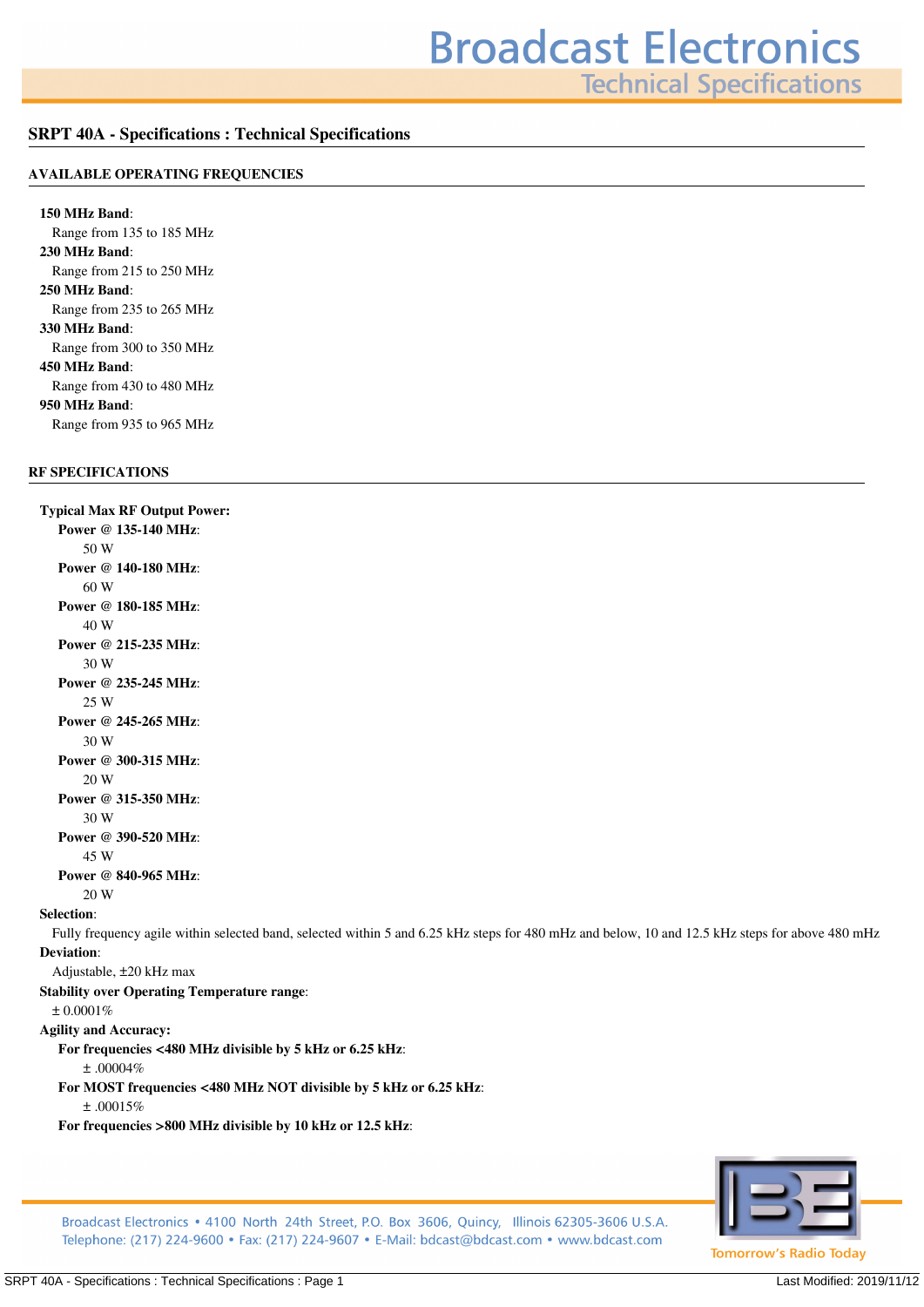**Technical Specifications** 

*± .00004%*

**For MOST frequencies >800 MHz NOT divisible by 10 kHz or 12.5 kHz***:*

*± .00015%*

#### **AUDIO SPECIFICATIONS**

**Modulation Control***: Broadcast quality compressor/limiter built-in* **Audio Input Level: Mic In***: -68 dB to -35 dB* **Line In***: 0 to +10 dBm, 8-600 Ohms* **Mono Operation: Frequency Response: 50 Hz to 3 kHz***: ± 1.5 dB, 1.5 kHz Dev* **50 Hz to 7.5 kHz (Standard)***: ± 1.5 dB, 5 kHz Dev* **50 Hz to 10.5 kHz***: ± 1.5 dB, 7.5 kHz Dev* **Signal To Noise***: ≥ 53 dB, 5 kHz deviation, 75 µsec pre/de-emphasis* **Frequency Response***:*

*±1.5 dB from 50 Hz to audio bandwidth, 75 µsec pre-emphasis*

#### **Distortion***:*

*≤ 2% from 50 Hz to audio bandwidth, 75 µsec pre-emphasis*

**Spurious Emission***:*

*More than 60 dB below carrier*

#### **Encoding***:*

*Sub-audible (27 Hz) tone encoder built in* **RF Output Impedance***:*

*50 Ohm*

#### **MECHANICAL/PHYSICAL**

#### **Audio Inputs***:*

*4 balanced microphone (150 Ohm) inputs (XLR-3) with mixing controls, 1 input switchable to balanced line level at no. 4 input and D connector on rear*

#### **Accessory Connector***:*

*15-pin D connector for DC power, remote control, encode, line level input*

#### **RF Connector***:*

*Type N female*

**Dimensions (Unpacked)***:*

*3.5"H x 11.5"W x 14.3"D (8.9cm H x 29.2cm W x 36.8cm D)*

#### **Weight (Unpacked)***:*

*8.25 lbs (3.74 Kg)*

#### **ENVIRONMENTAL**

#### **Operating Temperature***:*

*-10° C to +45° C*



Broadcast Electronics • 4100 North 24th Street, P.O. Box 3606, Quincy, Illinois 62305-3606 U.S.A. Telephone: (217) 224-9600 • Fax: (217) 224-9607 • E-Mail: bdcast@bdcast.com • www.bdcast.com